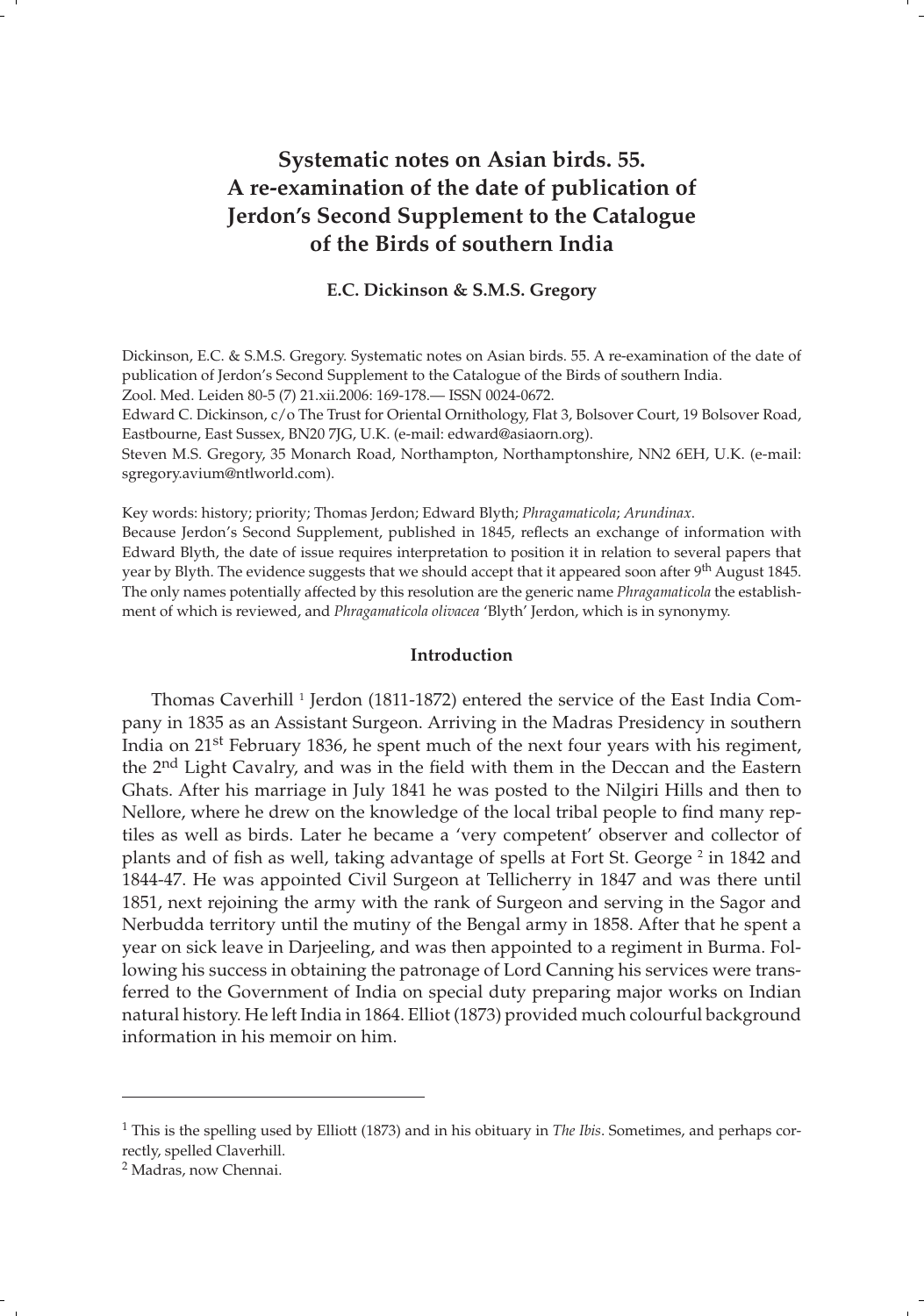## **Jerdon and Blyth**

 In 1839 Jerdon began to publish his *Catalogue of the Birds of southern India* in the *Madras Journal of Literature and Science* (below called just the *Madras Journal*). Two parts issued that year (Jerdon, 1839a, b) were succeeded by four more the next year (Jerdon, 1840a, b, c, d), and by the time Edward Blyth arrived in Calcutta in 1841 Jerdon had established a reputation for his work. In 1842 he sent some specimens to William Jardine in Scotland, but these were so badly infested with moth that they had to be destroyed on arrival (Kinnear, 1952). Specimens were later sent to the British Museum, and Sharpe (1906) thought that "most of [Jerdon's] types of new species appear to have been presented to the Museum". Whether Jerdon actually ever marked a specimen as a type is not clear; like Hodgson he favoured drawing his birds, or having local artists do so, and Elliot (1873) suggested that often when he described his new taxa "his type specimens were out of reach … [or that due to his habitual carelessness they] had been lost or destroyed". During 1842 to 1844 he also presented specimens to the museum in Calcutta (Blyth, 1852: 345), and from among them Blyth seems to have passed some duplicates to the Museum of the East India Company (Dickinson et al., 2001). Horsfield & Moore (1854) credited these to the Asiatic Society of Bengal rather than to Jerdon or Blyth suggesting that the specimens supplied were mingled with those of other original donors to the Society's museum in Calcutta. In 1843<sup>3</sup>, the first of four parts of Jerdon's *Illustrations of Indian Ornithology* appeared, with the second in 1845 (see also Table 1).

 Jerdon was almost the same age as Edward Blyth (1810-1873), but arrived in India well before him, and by the time Blyth reached Calcutta had his Catalogue already in print. From 1841 to 1845 the two seem to have corresponded <sup>4</sup>, and Blyth proposed Jerdon as a member of the Asiatic Society of Bengal, but from 1845 to about 1858 there is little in Blyth's published writings to show regular and sustained contact. Possibly the relationship was strained by disagreement over the publication of novelties, for Blyth published some of Jerdon's before he could do so himself. That Jerdon failed to publish his descriptions promptly is likely to have been due in part to the financial problems of the *Madras Journal* (Dickinson et al., 2004). These certainly delayed both the first and the second supplements to Jerdon's Catalogue.

## **The supplements to Jerdon's Catalogue**

 Dickinson et al. (2004) reported on the discovery of copies of a curious composite work, dated 1839 but demonstrably wrongly so dated, which they dubbed Jerdon, 1841. In this the Catalogue itself was reprinted, with through pagination in place of its original pagination within the parts of the six separate issues of the journal, and the First

<sup>3</sup> Elliot (1873: 145) gave 1843 as the date of publication of Part 1, in Madras; and Zimmer (1926) gave this same date.

<sup>4</sup> They seem to have met rarely. Elliot (1873: 147) reported that Jerdon was in Calcutta about twelve months after 'the mutiny of the Bengal army', thus about 1859, and Jerdon may well have met Blyth either before or after spending his year's sick leave in Darjeeling. They certainly met in May 1862 (Blyth, 1862).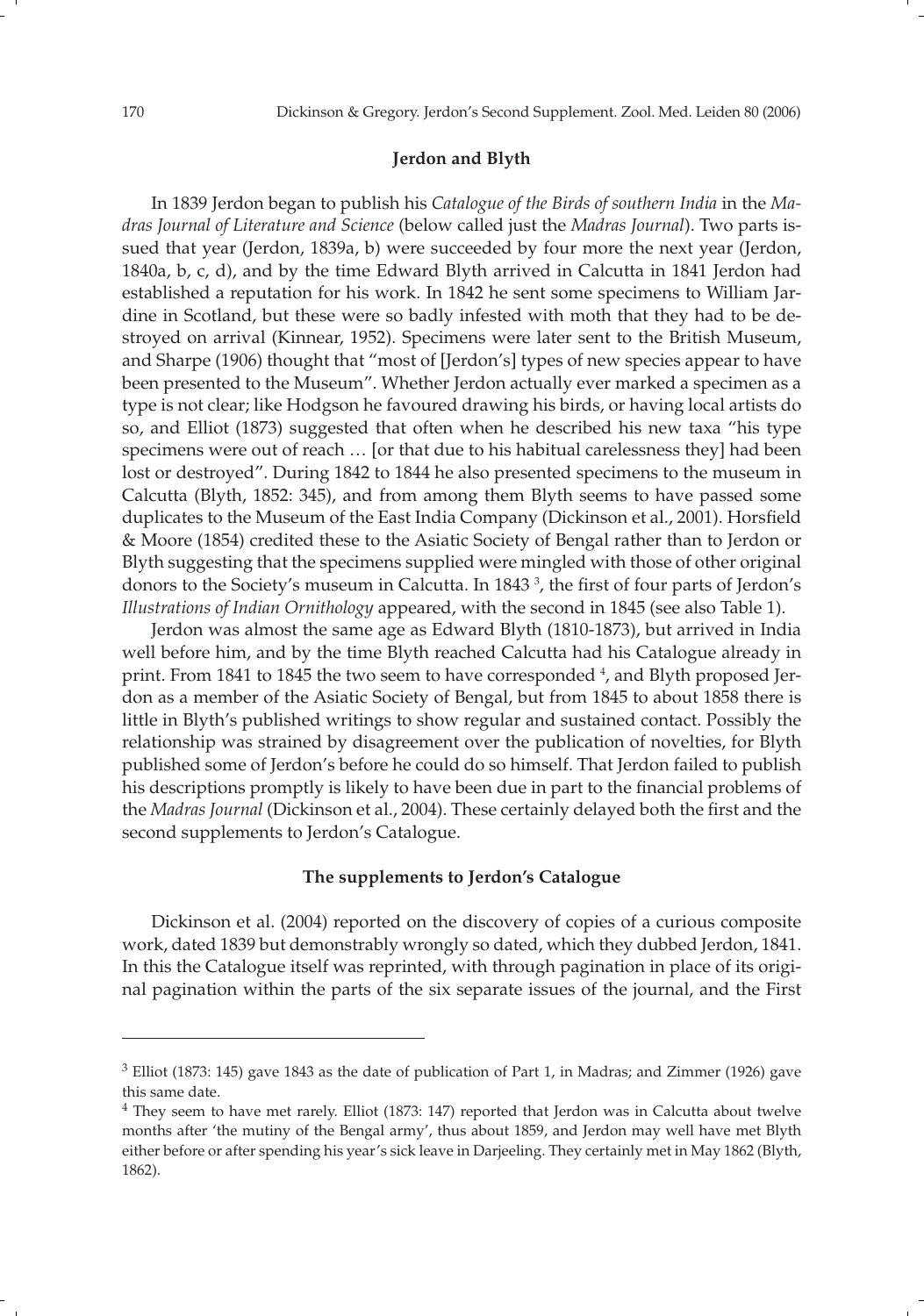Supplement was included as a preprint, while the type set for it was as yet unused by the journal.

 Dickinson et al. (2004) also noted that the Second Supplement should be dated 1845, in line with the title page to volume XIII of the *Madras Journal* <sup>5</sup> . Exactly when in 1845 this appeared is what we address here.

## Potential conflicts in priority

 The second Supplement (Jerdon, 1845a) appeared the same year as several ornithological papers by Blyth (1845a, b, c). In recent examinations of issues of priority of names relating to *Mirafra affinis* Jerdon, Dickinson et al. (2001: 94) accepted 1846 for this but, later, Dickinson et al. (2002: 124) rejected 1846 and used 1845 for *Pycnonotus xantholaemus* (Jerdon, 1845a). Although Dickinson et al. (2001, 2002) were aware of dating problems with issues of the *Journal of the Asiatic Society of Bengal* (JASB), at that stage nothing could be done to establish with any certainty whether Blyth's paper (Blyth, 1845c) on *Pycnonotus zantholaimus* (see Table 1 for spelling) had been delayed into 1846.

 Now, as outlined by Dickinson & Pittie (2006, this volume), a start has been made on evaluating the dates of issue of the *JASB*. These authors have offered most probable, although not proven, dates for Blyth (1845a), Blyth (1845b) and Blyth (1845c), respectively, as March, September and December 1845. The second of these dates, that given for Blyth (1845b), covered the name *Strix lettioides* and the third, that for Blyth (1845c), *Pycnonotus zantholaimus*. Both these names Baker (1930) considered junior synonyms of names in Jerdon (1845a). If Baker was correct there would be no problem, but if Blyth's names appeared first then currently accepted names would be the prior names and the applicability of Art. 23.9.1 of the International Code of Zoological Nomenclature (I.C.Z.N., 1999) ('The Code') would have to be assessed <sup>6</sup>.

### **The evidence pointing to an approximate date of publication**

 Evidence is to be found in Jerdon's paper itself (in No. 31 of the *Madras Journal*), and elsewhere in the same journal issue, and also in the JASB. First, in Jerdon (1845a) on p. 136 there is mention of p. 958 of volume 13 of the JASB. Page 958 was in the December 1844 issue of the JASB, and Dickinson & Pittie (2006) have explained that this should be dated about March 1845 7 . Second, on p. 165, also in issue 31, a letter was reproduced that had appeared in the *Madras Spectator* on 9th August. Thus this issue of the *Madras*  Journal must have appeared after that <sup>8</sup>.

 Finally, Blyth (1846) mentioned Jerdon's work on p. 280, and again in a footnote on p. 285, in issue 172 of the JASB, which appeared no earlier than late December 1846, be-

<sup>5</sup> As also reported by Hartert (1909: 554).

<sup>6</sup> In all probability neither of Blyth's names has been in use as a valid name since 1899, and both would be able to be declared *nomina oblita*, but lack of usage would require verification.<br><sup>7</sup> It follows mention on p. 885 in the preceding issue of the date 1<sup>st</sup> January 1845.<br><sup>8</sup> The library accessions details listed in the

there does not seem to be any mention of receipt of issue 31 in the 1845 and 1846 volumes of the *JASB*.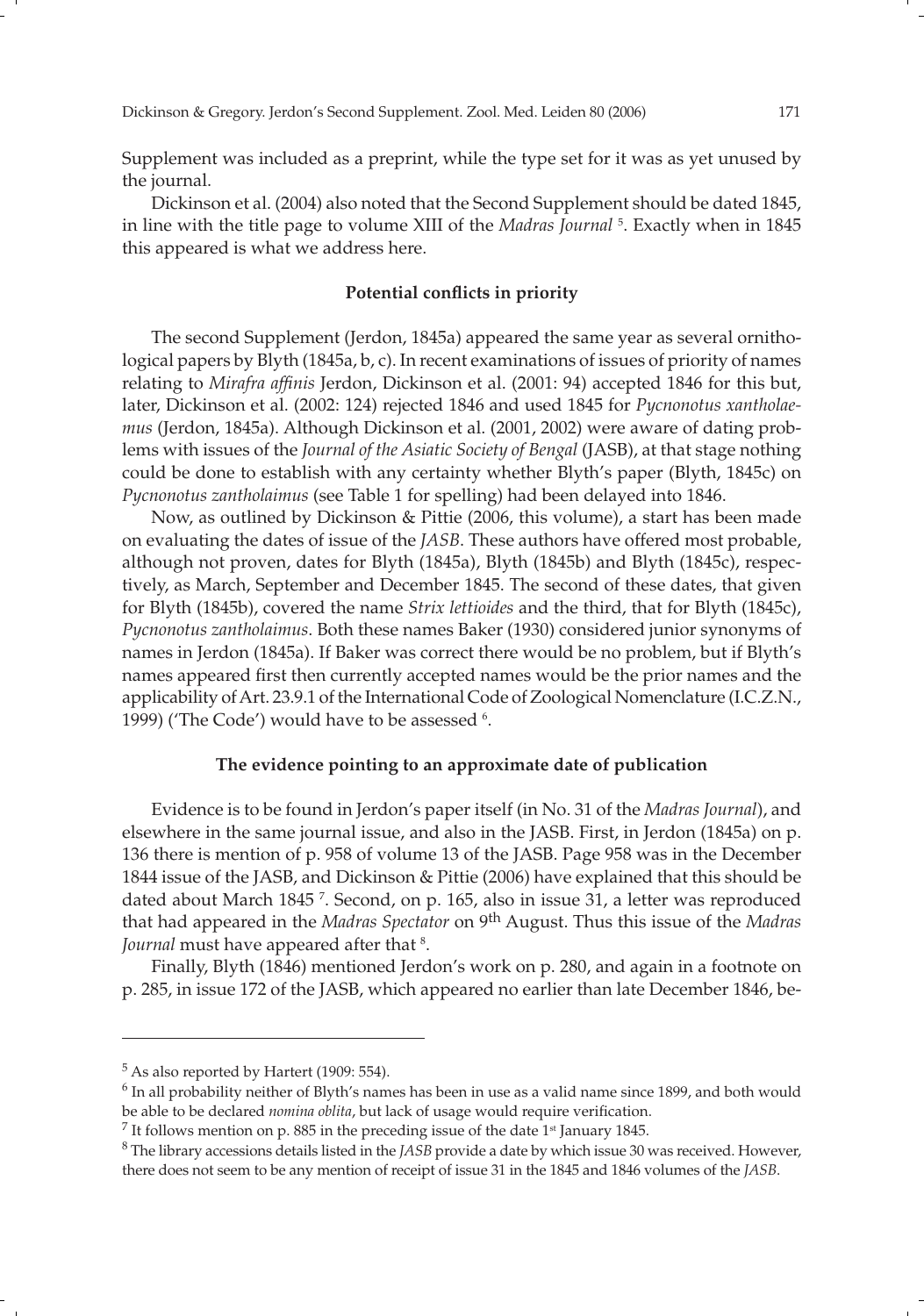| Jerdon (1845)                   |      | Baker (1930a) |             | Commentary                                                                                               | Baker assigned priority to |
|---------------------------------|------|---------------|-------------|----------------------------------------------------------------------------------------------------------|----------------------------|
| Name used                       | Page | Page          | Date used   |                                                                                                          |                            |
| Scops griseus                   | 119  | 385           | 1845        | A synonym of Otus b. bakkamoema Pennant, 1769;<br>Baker listed lettioides Blyth (1845b) as a synonym     | Jerdon (1845a)             |
|                                 |      |               |             | junior to griseus. Peters (1940: 99) listed griseus but<br>dated this 1844.                              |                            |
| <b>Brachypus</b> xantholæmus    | 122  | 86            | 1844        | Baker listed only Jerdon's name and dated it 1844.                                                       | Jerdon (1845a)             |
|                                 |      |               |             | The name Pycnonotus zantholaimus, which appeared<br>in Blyth (1845c), was ignored.                       |                            |
| Malacocircus affinis            | 128  | 36            | 1847        | Baker listed no Blyth name that might conflict. He                                                       | Jerdon's Illustrations of  |
|                                 |      |               |             | dated Jerdon's name 1847, but pl. 19 of Illustrations                                                    | Indian Omithology          |
|                                 |      |               |             | of Indian Ornithology appeared in 1845 (Sherborn,                                                        | (1845b)                    |
|                                 |      |               |             | 1922; Zimmer, 1926). Deignan (1964: 339) followed                                                        |                            |
|                                 |      |               |             | Baker's choice of citation. Where this name is used in                                                   |                            |
|                                 |      |               |             | Jerdon's 2nd. Supplement there was no description,                                                       |                            |
|                                 |      |               |             | just an 'indication' to the plate in Ill. Ind. Om.                                                       |                            |
| Phragamaticola olivacea Blyth   | 129  | 179           | August 1845 | Baker listed Arundinax olivaceus Blyth (1845c) as a<br>A synonym of Phragamaticola aedon (Pallas, 1776). | Jerdon (1845a)             |
|                                 |      |               |             | synonym junior to Phragamaticola olivacea Jerdon,                                                        |                            |
|                                 |      |               |             | 1845a. See text for a discussion of the impact of                                                        |                            |
|                                 |      |               |             | priority here.                                                                                           |                            |
| Phyllopneuste occipitalis Blyth | 131  | 189           |             | A nomen nudum in Jerdon, 1845a, not included as such                                                     |                            |
|                                 |      |               |             | by Baker, who listed the name as new from Blyth (1845c).                                                 |                            |
| Mirafra affinis                 | 136  | 277           |             | After August 1845 Baker credited this name to Blyth, '1844-45'                                           | Blyth (1845a)              |
|                                 |      |               |             | [= Blyth 1845a]. Peters (1960: 19) followed this.                                                        |                            |
| Mirafra hayii                   | 136  | 278           |             | After August 1845 Baker credited this name to Blyth, '1844-45'                                           | Blyth (1845a)              |
|                                 |      |               |             | $[=$ Blyth $1845a]$ .                                                                                    |                            |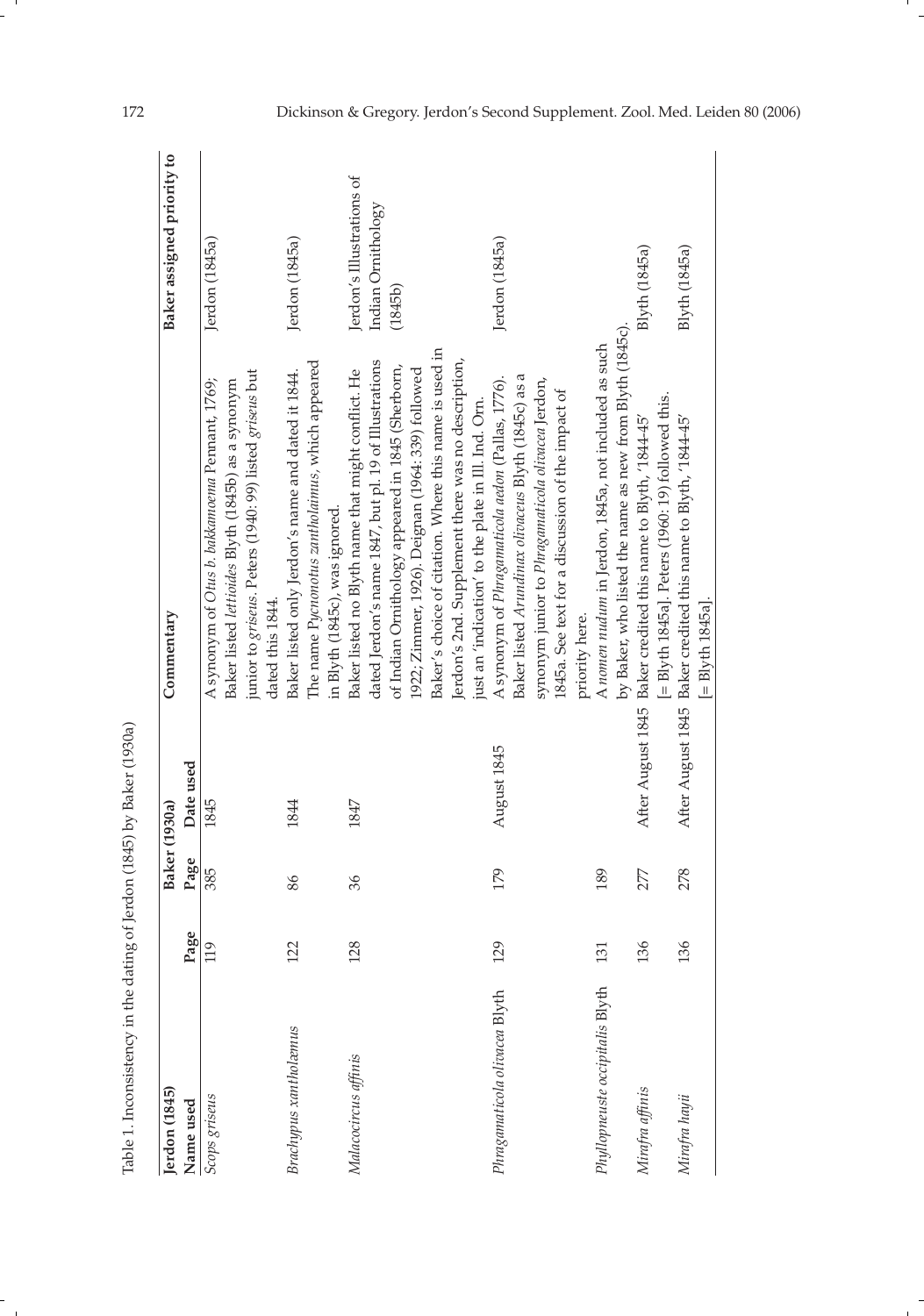cause the date  $11<sup>th</sup>$  December is to be found on p. 279. This implies 'publication no later than December, 1846' of Jerdon (1845a), although the paper by Blyth (1846), was probably written some months earlier.

 We are left with a period of some 16 months from mid August 1845 to December 1846 at any time within which Jerdon's Second Supplement might have been published. Refining the date further requires the examination of the dates derived by others.

 In the Synonymy for his *Fauna of British India, Birds*, with help from Tom Iredale, Baker (1930a, b) made a serious effort to explore the priorities of names of Indian birds. He was inconsistent in dating Jerdon's 'Second Supplement' as he variously used '1844', '1845', 'August, 1845', and 'after August 1845'. His use of August, 1845, presumably reflects the dated letter from the *Madras Spectator* mentioned above. Checking all the names from Jerdon's Second Supplement occurring in Baker (1930a) we found 11 and collected their dates, but we restrict Table 1 to names where there is an issue of priority between synonyms.

 In summary, Baker credited the two *Mirafra* (from issue 156 of the *JASB*) to Blyth ('1844' = 1845a) ahead of Jerdon (1845a), but put *Scops griseus* Jerdon, 1845a, ahead of *Strix lettioides* Blyth, 1845b (from issue 159 of the JASB) and put *Brachypus xantholæmus* Jerdon, 1845a, and the use of *Phragamaticola olivacea* 'Blyth' Jerdon, 1845a, ahead of Blyth's competing names (from issue 164 of the JASB). Baker's decisions suggest that we should reduce the above-mentioned 16 month period to reflect publication of Jerdon (1845a) before September 1845, which is the date suggested by Dickinson & Pittie (2006) for Blyth, 1845b.

We consider it appropriate to follow Baker (1930a, b) in the sequencing of these papers if only because stability is best served by doing so. It may eventually be found that each of them dates from a little later, but re-dating any of the new names in these papers to 1846 does not seem warranted. Thus we feel it is best to cite Jerdon (1845a) from 'not before Aug. 10<sup>th</sup> 1845'. This is a date that upsets none of the names that might be affected by the multiple conflicts between Jerdon's paper and several other papers, except for the one case discussed below. Strictly, Art. 21.4 of The International Code of Zoological Nomenclature (I.C.Z.N., 1999) (The Code) requires that we adopt "the earliest day on which the work is demonstrated to be in existence as a published work". We have not complied exactly with that requirement; however in view of the conflicts of priority that might arise if this work were taken out of the context of the publications by Blyth (1845b, c), we feel that the date we offer should be used unless and until Baker's sequence of these publications can be shown to be wrong.

## **The case of the generic name** *Phragamaticola* **and its type species**

 The introduction of *Phragamaticola* and its precedence over *Arundinax* Blyth (1845c) is an instructive example of the parsimonious decisions that often need to be made, guided by The Code (I.C.Z.N., 1999), without necessarily resorting to the plenary powers of the Commission.

 As shown above, Jerdon's Second Supplement (1845a) is best considered to antedate Blyth's 'Notices and descriptions of various new or little known species of birds' (1845c). In it, on p. 129, Jerdon introduced the binomen *Phragamaticola olivacea* which he credited to Blyth as a new species, making the statement: "I forwarded it [presumably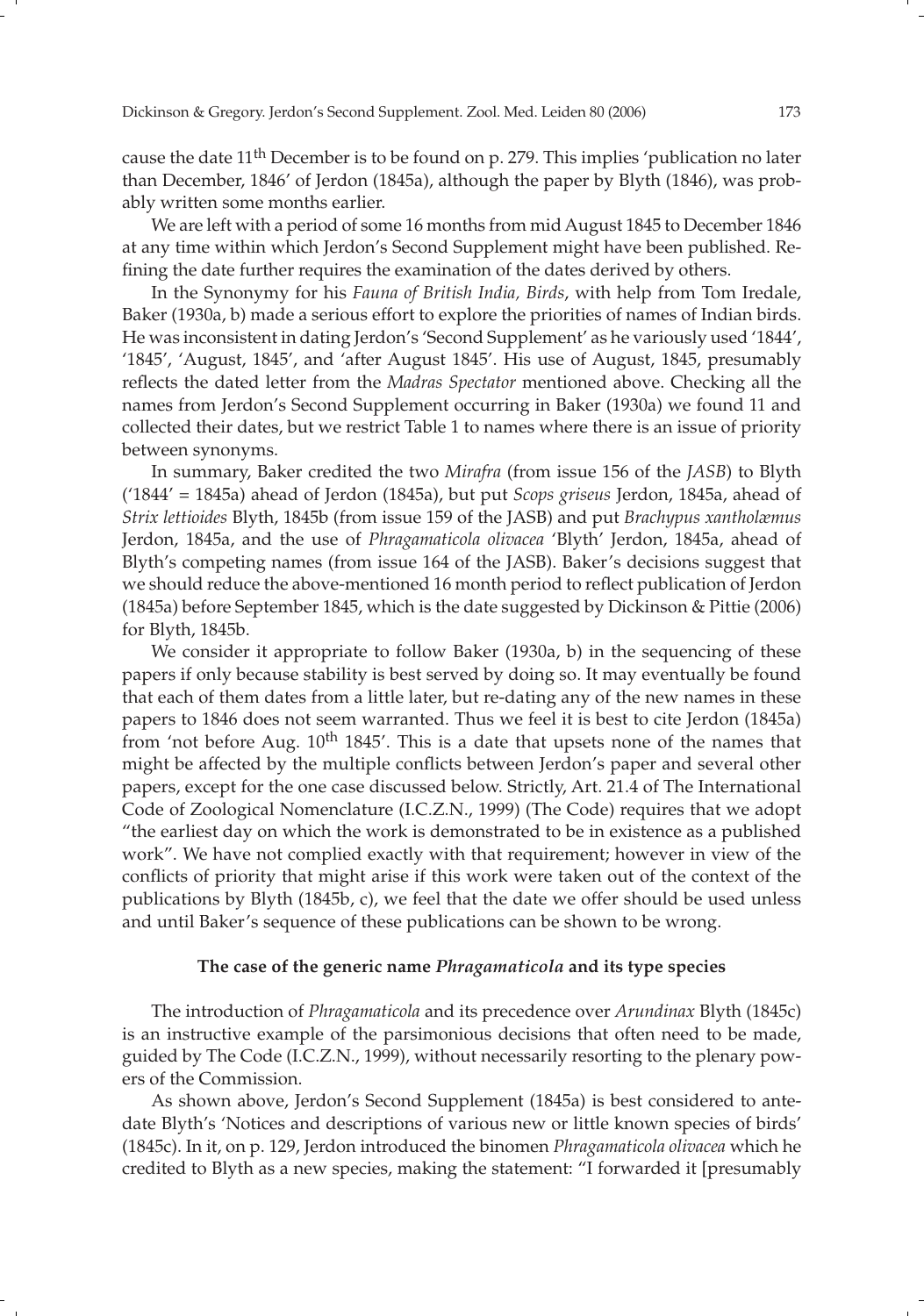referring to a specimen he procured at Nellore] to Mr Blyth, being myself doubtful where to locate it, and that gentleman has made of it a new genus to which he has given the above name, and will shortly fully describe its peculiarities." Had he confined himself to imparting just this knowledge, the binomen given would have been a *nomen nudum*, but he went on to describe some salient features: "It is somewhat allied to *Sphenura*, especially in its habits, but differs in its wider and more depressed bill… Its plumage… is almost identical with that of the European Reed Thrush ...", listing next five measurements, of which only the bill is not directly comparable (we do not know Jerdon's method of taking this measurement) with those of modern diagnoses, e.g., Ali & Ripley (1983: 535).

 Later, Blyth (1845c: 595) acted upon the specimens sent to him by Jerdon, whom he acknowledged as discoverer, and others he obtained near Calcutta, as well as those sent to him by Captain Abbot from Ramree, Arracan, publishing a new generic name *Arundinax*, nobis [Latin, 'to us'], while slightly expanding upon Jerdon's definition, and a new species name *Ar. olivaceus*, nobis, with a full description. Quite why Blyth used a different generic name from that which he presumably communicated earlier to Jerdon we shall probably never know, but it is this latter name that gained the support of most nineteenth century authors. Seebohm (1881: 120) placed both names in the synonymy of *Lusciniola* G.R. Gray, 1841, considering *Phragamaticola* to be *descr. null.* ['no description'] thereby advancing the status of *Arundinax*, such that it was used by Oates (1889: 388), Sharpe (1903: 207) and la Touche (1920: 650), but not Hartert (1909: 554), who was confident that *Phragamaticola* had priority.

 Baker (1924: 439), using an emended spelling *Phragmaticola*, stated: 'Blyth's name *Arundinax* for this genus was probably published some months later than *Phragmaticola*, and the latter must therefore be used.'

 This is much where the situation was left until Bond (1975: 50) reviewed both the introduction of these names and the correct spelling to be used. In his paper he considers Jerdon's brief description to 'satisfy all of the requirements for an original description.' He also believed the original orthography to be a printer's error or a *lapsus* on the part of Jerdon, citing Blyth's later ('1849' = 1852) use of *Phragmaticola* in synonymy, and Jerdon's statement that the name had been originally chosen by Blyth, as evidence. However, the Code in force at the time (the 2<sup>nd</sup> Edition, I.C.Z.N., 1964), like the current edition, did not admit such evidence; and both editions state within Article 32 'Incorrect transliteration or latinization, or the use of an inappropriate connecting vowel, are not to be considered inadvertent errors'. Thus the transliteration of φρα′ γματος '*phragmatos*' as '*phragamatos*' in *phragamat-i-cola* need not be viewed as an error.

 We therefore have to make two decisions. First, does Jerdon's action (1845a: 129) constitute a valid nomenclatural act? We believe it does, as it satisfies 'Requirements of names published before 1931' Article 12.1. of The Code (I.C.Z.N., 1999: 16), in that the name must be and is 'accompanied by a description or definition of the taxon it denotes, or by an indication.' Furthermore, Article 12.2.6. states that 'a combined description or definition of a new nominal genus and a single new nominal species [Jerdon's binomen], which then provides an indication for each name irrespective of whether the names are stated to be new'. This also satisfies the need for stability as *Arundinax* has not been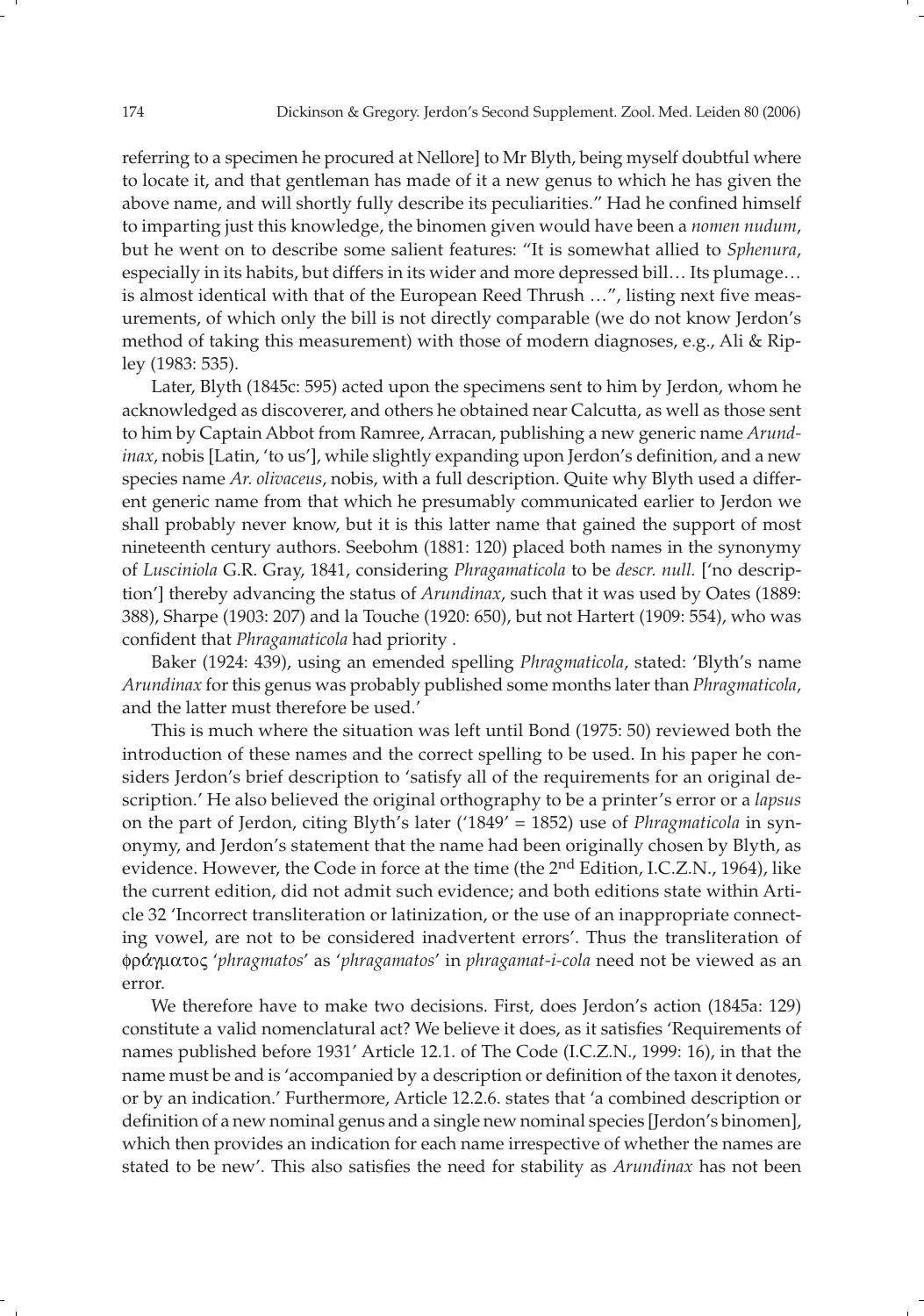used as the valid name for this monotypic genus since 1924. The nominal type species has been identified with *Muscicapa Aëdon Pallas*, 1776, at least since Gray (1869: 208). Second, is the spelling as used, by e.g., Dickinson (2003: 583), of the generic name (*Phragmaticola*) supported by the ICZN? As shown above, Bond was incorrect in assuming that the Code supported the automatic correction to *Phragmaticola* as there is no clear evidence within the work itself that Jerdon intended the original spelling to be other than that given (*Phragamaticola*). Whether any revised spelling is an unjustified emendation or an incorrect subsequent spelling it is almost impossible to tell, as in none of the subsequent uses by Bonaparte (1850: 287), Blyth (1852), or Jerdon (1863) is there any explanation for the change.

 The spelling used by Baker (1924) was not followed by Chasen (1935: 249), Vaurie (1959: 238), Ripley (1961: 464), Deignan (1963: 175), or Cheng (1976: 737) all of whom used the original orthography. Ripley (1982: 422) mentioned the 'proper spelling' given by Bond (1975) and was followed by Watson et al. (1986: 77) and by Cheng (1987: 790), but not by Voous (1977: 48), Wolters (1980: 364) or Sibley & Monroe (1990: 615). Regardless of this mixed practice the correct citation must be as follows:

#### *Phragamaticola*

 *Phragamaticola* Jerdon, 1845. Second Supplement to the Catalogue of the birds of Southern India. Madras J. Lit. Sci., 13 (31), p. 129.

 Type by monotypy, *Phragamaticola olivacea* (Blyth MS) Jerdon, 1845 = *Muscicapa Aëdon* Pallas, 1776.

 *Phragamaticola aedon* (Pallas, 1776).

*Phragmaticola* is an incorrect subsequent spelling (Art. 33.5).

### **Jerdon's** *Illustrations of Indian Ornithology*

 Sherborn, in a MS note, with the set of this work in the Tweeddale Library, the Natural History Museum, South Kensington gave the dates of publication of parts 1 and 2 as March 1845 without explaining his evidence; but see Sherborn, 1922). According to Elliot (1873) however "the first number appeared at Madras in 1843 ...", and this fits with other reports (Anon., 1844; Strickland, 1845). However, March 1845 for part 2 (pls. 13-25) seems to be uncontested.

In Table 1 we report that the name *Malacocircus affinis* was in Jerdon (1845a) and his *Illustrations* (Jerdon, 1845b). In this case, an 'indication' leading to the *Illustrations* appears in the Second Supplement, with a plate number. This number will have been known to Jerdon many months before publication of the plates themselves and could have been inserted in the Second Supplement well before the *Illustrations* were published. However, in the light of Sherborn's notes Baker would seem to have been right to accord them priority.

## **Acknowledgements**

We thank Alison Harding for help at the Rothschild Library, the Natural History Museum, Tring, and Eberhard Mey for refereeing this paper and translating for us comments by Hartert (1909).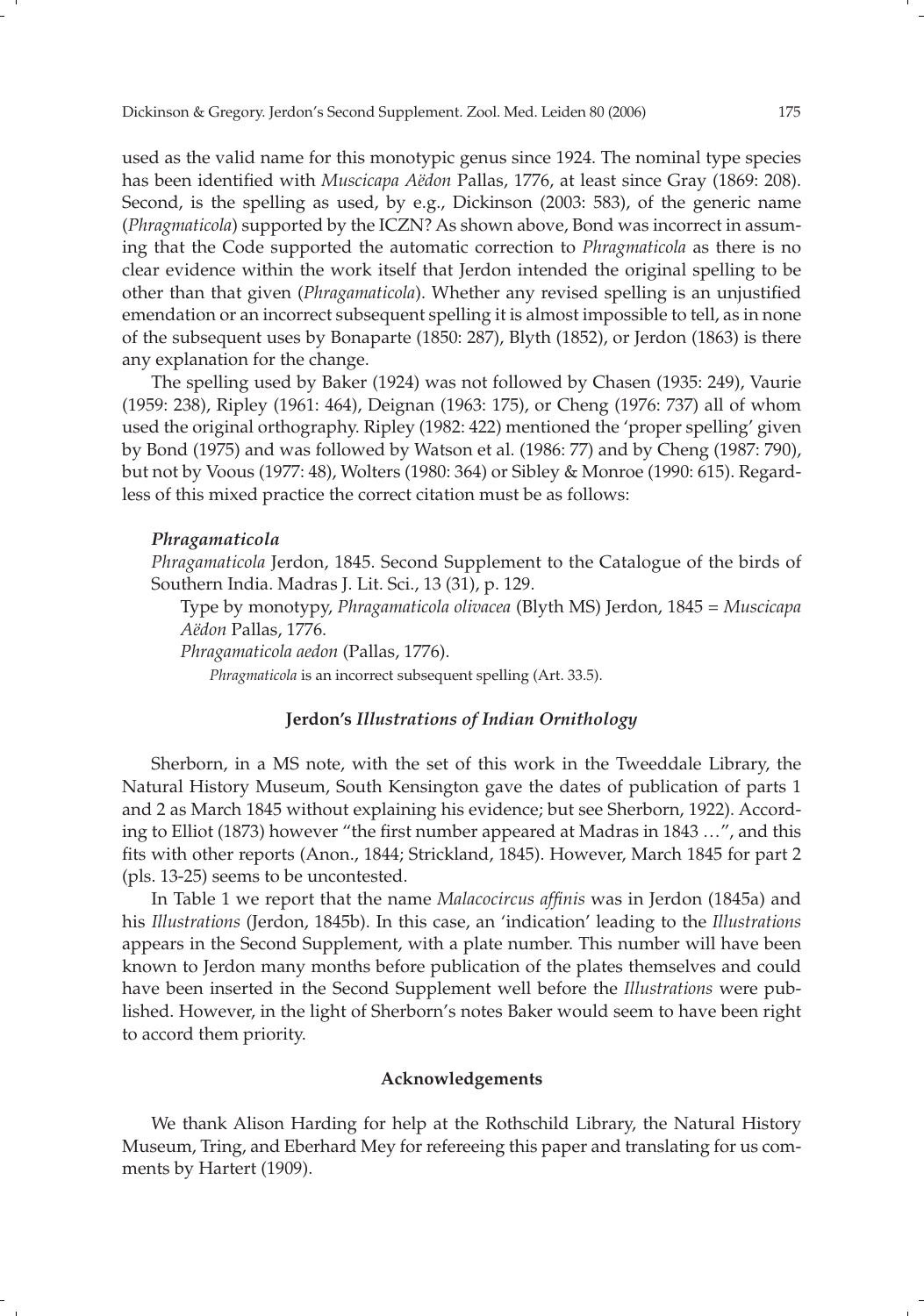#### **References**

- Ali, S. & S.D. Ripley. 1983. Handbook of the Birds of India and Pakistan (compact edition): i-xliv, 1- 738.— Delhi.
- Anon., 1844. Jerdon's Illustrations of Indian Ornithology.— Calcutta J. Nat. Hist., IV (16): 534-536.
- Baker, E.C.S., 1924. The Fauna of British India, including Ceylon and Burma. Birds. 2 i-xxiii, 1-561.— London.
- Baker, E.C.S., 1930a. The Fauna of British India, including Ceylon and Burma. Birds. 7 i-viii, 1-484, 8: i-iv, 485-801.— London.
- Baker, E.C.S., 1930b. The Fauna of British India, including Ceylon and Burma. Birds. 8: i-iv, 485-801.— London.
- Blyth, E., 1845a. "Synopsis of Indian Fringillidae".— J. Asiatic Soc. Bengal, XIII (156): 944-963 (1844).
- Blyth, E., 1845b: Notices and descriptions of various New or Little Known species of Birds.— J. Asiatic Soc. Bengal, XIV (159): 173-212.
- Blyth, E., 1845c. Notices and descriptions of various new or little known species of birds.— J. Asiatic Soc. Bengal, XIV (164): 546-602.
- Blyth, E., 1846. Notices and descriptions of various new or little known species of birds.— J. Asiatic Soc. Bengal, XV (172): 280-315.
- Blyth, E., 1852. Catalogue of the Birds in the Museum [of the] Asiatic Society. i-xxxiv, 1-403 (1849).— Baptist Mission Press, Calcutta.
- Blyth, E., 1862. [Extracts from Mr Blyth's more recent letters].— Ibis, (1) 4: 387-390.
- Bonaparte, C.L., 1850. Conspectus generum avium. 1: 1-543.— Lugduni Batavorum.
- Bond, G.M., 1975. The correct spelling of Jerdon's generic name for the Thick-billed Warbler.— Bull. Brit. Orn. Cl., 95 (2): 50-51.
- Chasen, F.N., 1935. A Handlist of Malaysian Birds.— Bull. Raffles Mus., 11: i-xx, 1-389.
- Cheng Tso-hsin, 1976. Distributional list of Chinese birds. i-xvii, 1-1218.— Beijing. (In Chinese.)
- Cheng Tso-hsin, 1987. A synopsis of the Avifauna of China. i-xvi, 1-1223.— Beijing. (In Chinese.)
- Deignan, H.G., 1963. Checklist of the Birds of Thailand.— U. S. Nat. Mus. Bull., 226: i-x, 1-263.
- Dickinson, E.C. (Ed.), 2003. The Howard & Moore Complete Checklist of the Birds of the World. 3rd Edition. 1-1039.— London.
- Dickinson, E.C. & A. Pittie, 2006. Systematic notes on Asian birds. 51. Dates of avian names introduced in early volumes of the Journal of the Asiatic Society of Bengal.— Zool. Med. Leiden 80-5 (3): 113- 124.
- Dickinson, E.C., M.D. Bruce, S.M.S. Gregory, A.P. Peterson & A. Pittie, 2004. The dating of names proposed in the first Supplement to Thomas Jerdon's *Catalogue of the birds of the peninsula of India*.-Bull. zool. Nomencl., 61 (4): 214-224.
- Dickinson, E.C., R.W.R.J. Dekker, S. Eck & S. Somadikarta, 2001. Systematic notes on Asian Birds. 12. Types of the Alaudidae.— Zool. Verh. Leiden, 335: 85-126.
- Dickinson, E.C., R.W.R.J. Dekker, S. Eck & S. Somadikarta, 2002. Systematic notes on Asian Birds. 26. Types of the Pycnonotidae.— Zool. Verh. Leiden, 340: 115-160.
- Elliot, W., 1873. Memoir of Dr T.C. Jerdon.— Hist. Berwickshire Nat. Cl., 7: 143-151.
- Gray, G.R., 1869. Handlist of genera and species of birds distinguishing those contained in the British Museum. 1: i-xx, 1-404.— London.
- Hartert, E., 1909. Die Vögel der paläarktischen Fauna. 1(5): 513-640.— Berlin.
- Horsfield, T. & F. Moore, 1854. A catalogue of the birds in the Museum of the Hon. East India Company. 1 i-xxx, 1-451.— London.
- I.C.Z.N., 1964. International Code of Zoological Nomenclature adopted by the XV International Congress of Zoology [2nd. edition]: i-xx, 1-176.— London.
- I.C.Z.N., 1999. International Code of Zoological Nomenclature. 4<sup>th</sup>. Edition. i-xxix, 1-306.— London.
- Jerdon, T.C., 1839a. Catalogue of the birds of the peninsula of India arranged according to the modern system of classification, with brief notes on their habits and geographical distribution, and descriptions of new, doubtful and imperfectly described species.— Madras J. Lit. Sci., 10 (24): 60-91.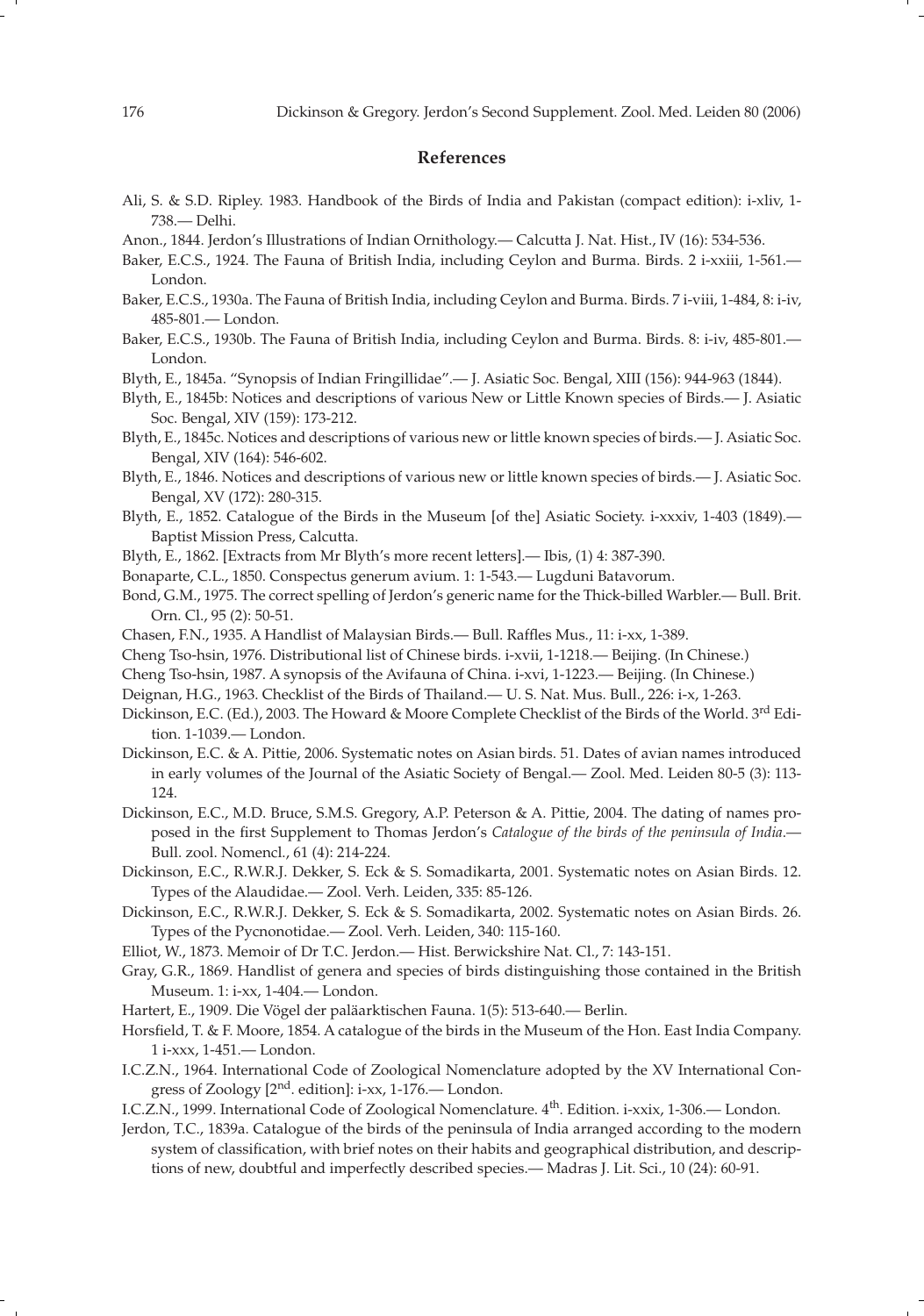- Jerdon, T.C., 1839b. Catalogue of the birds of the peninsula of India arranged according to the modern system of classification, with brief notes on their habits and geographical distribution, and descriptions of new, doubtful and imperfectly described species.— Madras J. Lit. Sci., 10 (25): 234-269.
- Jerdon, T.C., 1840a. Catalogue of the birds of the peninsula of India arranged according to the modern system of classification, with brief notes on their habits and geographical distribution, and descriptions of new, doubtful and imperfectly described species.— Madras J. Lit. Sci., 11 (26): 1-38.
- Jerdon, T.C., 1840b. Catalogue of the birds of the peninsula of India arranged according to the modern system of classification, with brief notes on their habits and geographical distribution, and descriptions of new, doubtful and imperfectly described species.— Madras J. Lit. Sci., 11 (27): 207-239.
- Jerdon, T.C., 1840c. Catalogue of the birds of the peninsula of India arranged according to the modern system of classification, with brief notes on their habits and geographical distribution, and descriptions of new, doubtful and imperfectly described species.— Madras J. Lit. Sci., 12 (28): 1-15.
- Jerdon, T.C., 1840d. Catalogue of the birds of the peninsula of India arranged according to the modern system of classification, with brief notes on their habits and geographical distribution, and descriptions of new, doubtful and imperfectly described species.— Madras J. Lit. Sci., 12 (29): 193-227.
- Jerdon, T.C., '1839' = 1841. Catalogue of the birds of the peninsula of India arranged according to the modern system of classification, with brief notes on their habits and geographical distribution, and descriptions of new, doubtful and imperfectly described species. i-xxiv, 1-203 9 .— J.B. Pharoah, Madras.
- Jerdon, T.C., 1845a. Second Supplement to the Catalogue of the birds of Southern India.— Madras J. Lit. Sci., 13 (31): 116-144 (1844).
- Jerdon, T.C., 1845b. Illustrations of Indian Ornithology containing 50 figures of new, unfigured and interesting birds, chiefly from the south of India. Unpaginated. Pts. 1 & 2 (pls. 1-25).— Madras.
- Jerdon, T.C., 1863. The Birds of India being a natural history of all the birds known to inhabit continental India; with descriptions of the species, genera, families, tribes, and orders, and a brief notice of such families as are not found in India, making it a manual of ornithology specially adapted for India. 2 (1): i, 1-439.— Calcutta.
- Kinnear, N.B., 1952. The history of Indian mammalogy and ornithology. Part II. Birds.— J. Bombay Nat. Hist. Soc., 51 (1): 104-110.
- la Touche, J.D.D., 1920. Notes on the birds of North-East Chihli, in North China.— Ibis (11) 2: 629-671.
- Oates, E.W., 1889. The Fauna of British India, including Ceylon and Burma. Birds, 1. i-xx, 1-556.— London.
- Peters, J.L., 1940. Check-list of Birds of the World. 4 i-xii, 1-291.— Cambridge, Mass.
- Ripley, S.D., 1961. A synopsis of the birds of India and Pakistan together with those of Nepal, Sikkim, Bhutan and Ceylon. i-xxxvi, 1-703.— Bombay.
- Ripley, S.D., 1982. A synopsis of the birds of India and Pakistan together with those of Nepal, Bhutan, Bangladesh and Sri Lanka. i-xxvi, 1-653.— Bombay.
- Seebohm, H., 1881. A Catalogue of the Birds in the British Museum. V. Catalogue of the Passeriformes or perching birds, in the collection of the British Museum. Cichlomorphae: Part II. i-xvii, 1-427.— London.
- Sharpe, R.B., 1903. A Hand-list of the genera and species of Birds [Nomenclator Avium tum Fossilum tum Viventum]. IV: i-xii, 1-392.— London.
- Sharpe, R.B., 1906. History of the collections contained in the natural history departments of the British Museum. 2 i-vi, 1-782 (Birds: 779-515).— London.
- Sherborn, C.D., 1922. Index animalium sive index nominum quae ab A.D. MDCCLVIII generibus et speciebus animalium imposita sunt. Societatibus eruditorum adiuvantibus. Sectio secunda. Bibliography. Part 1: i-cxxxi, 1-128.— London.
- Sibley, C.G. & B.L. Monroe, Jr., 1990. Distribution and taxonomy of birds of the world. i-xxiv, 1-1111.— New Haven, Conn.

<sup>&</sup>lt;sup>9</sup> Within which the First Supplement formed pp. 189-201 and the Second did not feature.